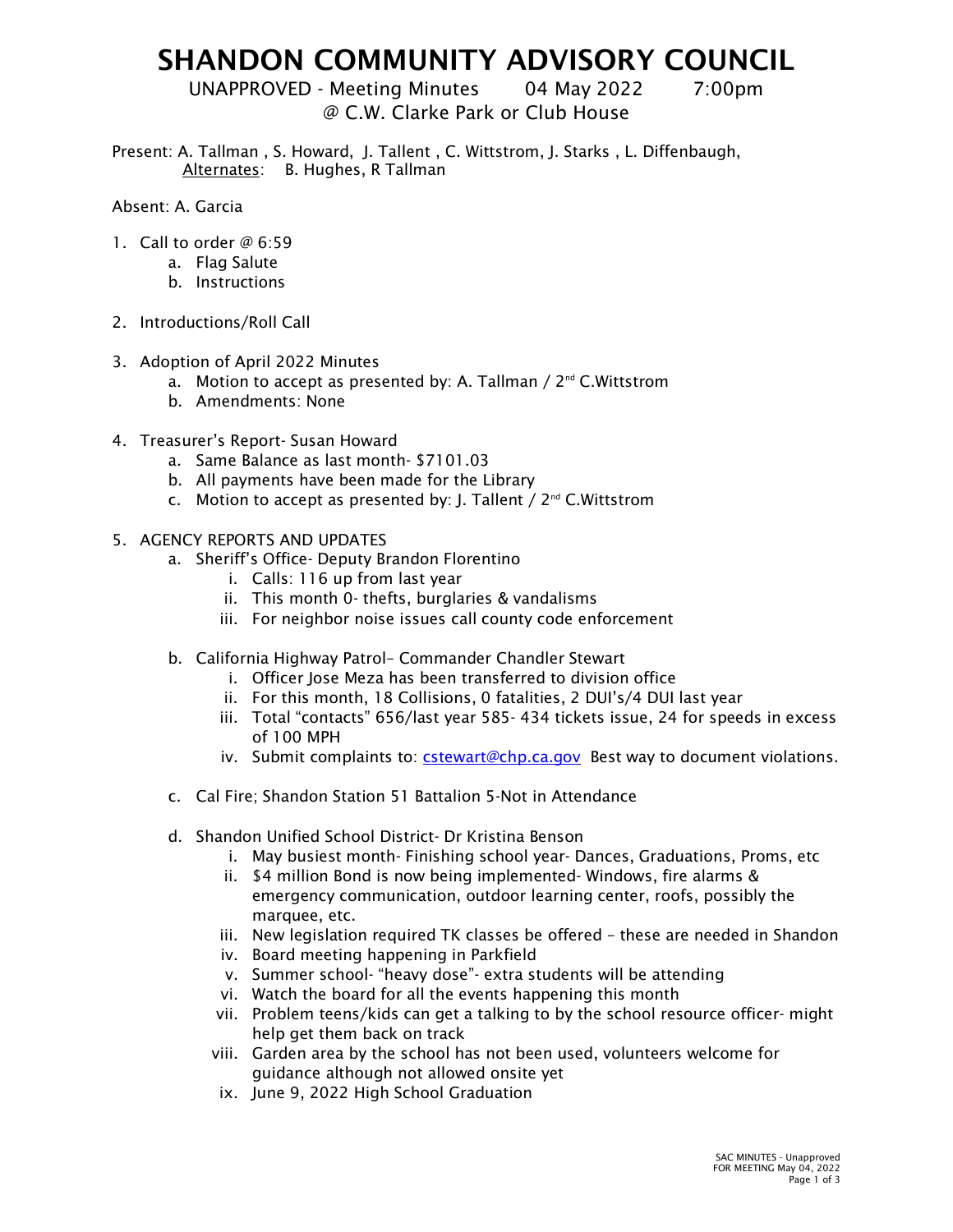- e. Shandon Community Library- Tracy Montelongo
	- i. Stop sign by Library- working to see if we can qualify- working w/ county, CHP, submitting a letter etc
	- ii. Libraries leaving the Black Gold system might cause issues w/ Libby etc. call Tracy and she will help
	- iii. Library has traps available for use to capture feral cats
	- iv. Several project and reading programs w/ prizes- sign up on line
- f. Supervisorial District One J. Peschong
	- i. Brought us a new wall clock
	- ii. Board Meeting on May 3rd
		- 1. Approved Cambria Christmas Market
		- 2. Approved Cannabis farm Penman Springs, 2 12/ aches
	- iii. Pool will be open, need lifeguards, sign up for training- \$15 per hr- see flyer
	- iv. County currently \$8M over budget working on cuts to balance budget
	- v. Discussion on Solving the Homeless issue
		- 1. In the state CA 21 programs, 19 dept, 12 billion 165,000 homeless
		- 2. Our County- \$10,000, 15,000 homeless
		- 3. 80% have mental or drug issues
		- 4. Detox center on Prado opening this summer
		- 5. Most young men 18-30, some vets
		- 6. Have about 50 families that have been placed in permanent housing
	- vi. Fentanyl (**synthetic opioid**) has become a huge problem-
		- 1. last year highest number of overdoses in our county
		- 2. 3 fatalities at the facilities on Kansas Ave
		- 3. Effects all age groups even the elderly
	- vii. Rise in suicides in our county especially among the young
- g. County Planning & Building Department- Eric Hughes
	- i. 2 more new cannabis projects in Shandon, working on paperwork, filing
	- ii. New Staff, so hoping to get caught up now that they are fully staffed
	- iii. Call in noise complaints to code enforcement- Nick Buckley handles our area
- h. Public Works CSA 16
	- i. Monthly update report read by J. Tallent
- i. Shandon Non profit now official
	- i. 501c3 Now any donations can be a written off
	- ii. Gave update on Memorial day BBQ
		- 1. Already have a lot of donations
		- 2. Still can use volunteers
		- 3. Planning on 300 meals
		- 4. Tickets available
- 6. Old Business
	- a. Streetlights should be installed soon
	- b. Tumbleweeds East of Shandon- Eric Hughes will check to see what can be done
	- c. Wild Flower ride- no negative feed back
- 7. New Business
	- a. Brush under Shandon Bridge, Fire hazard especially with gas line present
	- b. Composing letter for additional funds for the 46/41 interchange